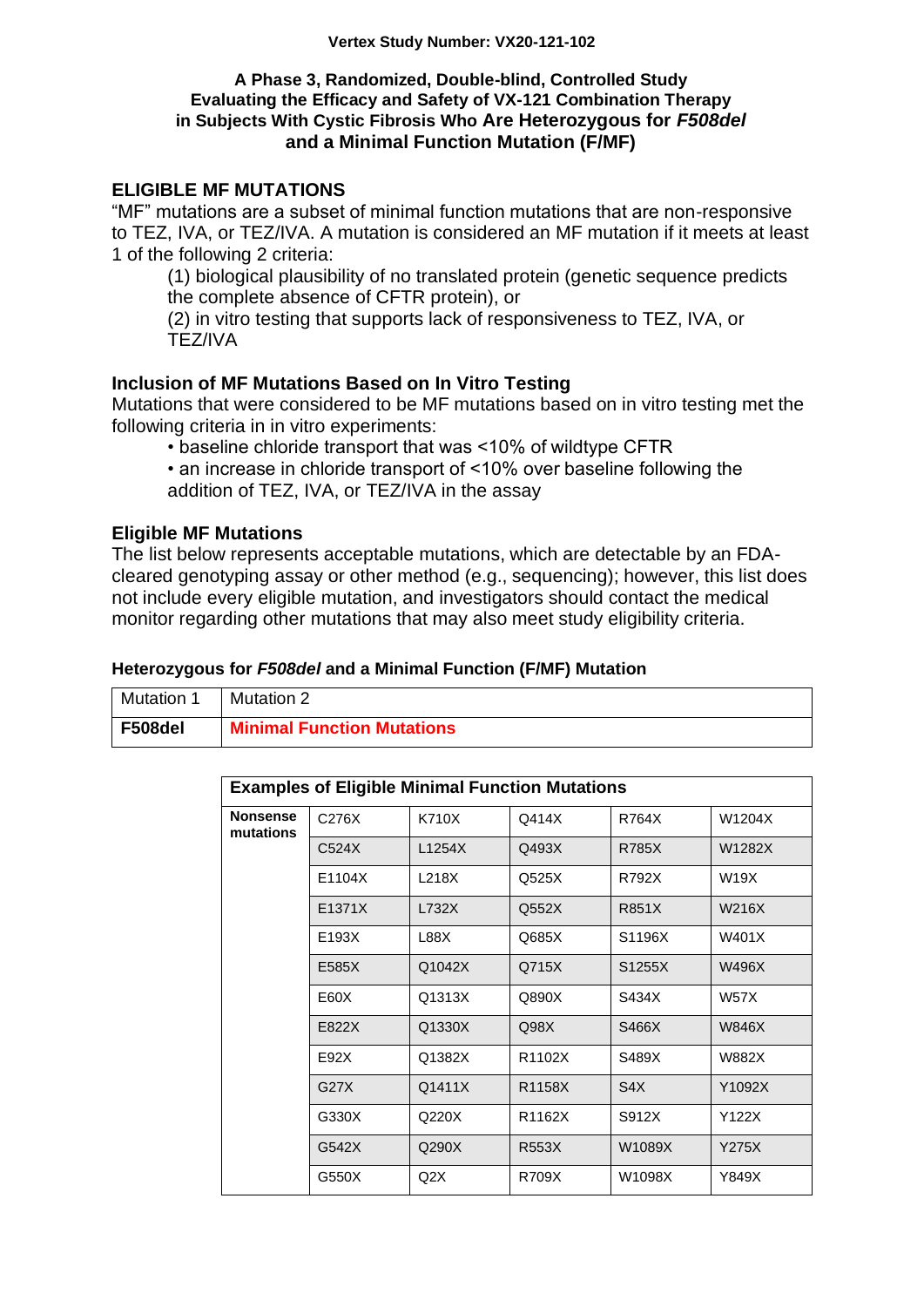# **Vertex Study Number: VX20-121-102**

|  | 2673Y<br>∧ט וטט | Q39X | R75X | W1145X | Y913X<br>∧ت⊦ |
|--|-----------------|------|------|--------|--------------|
|--|-----------------|------|------|--------|--------------|

| <b>Canonical</b><br>splice | $185+1G \rightarrow T$  | $711+5G \rightarrow A$    | $1717-1G \rightarrow A$    | $2790-1G \rightarrow C$          | 3600+2insT              |
|----------------------------|-------------------------|---------------------------|----------------------------|----------------------------------|-------------------------|
| mutations                  | $296+1G \rightarrow A$  | 712-1 $G \rightarrow T$   | $1811+1G \rightarrow C$    | $3040G \rightarrow C$<br>(G970R) | $3850-1G \rightarrow A$ |
|                            | $296+1G \rightarrow T$  | $1248+1G \rightarrow A$   | 1811+1.6kbA→G              | W846X                            | $4005+1G \rightarrow A$ |
|                            | $405+1G \rightarrow A$  | $1249-1G \rightarrow A$   | $1811+1643G \rightarrow T$ | $3120G \rightarrow A$            | $4374+1G \rightarrow T$ |
|                            | $405+3A \rightarrow C$  | $1341+1G \rightarrow A$   | $1812 - 1G \rightarrow A$  | $3120+1G \rightarrow A$          |                         |
|                            | 406-1 $G \rightarrow A$ | $1525 - 2A \rightarrow G$ | $1898+1G \rightarrow A$    | $3121 - 2A \rightarrow G$        |                         |
|                            | $621+1G \rightarrow T$  | $1525-1G \rightarrow A$   | 1898+1G→C                  | $3121 - 1G \rightarrow A$        |                         |
|                            | $711+1G \rightarrow T$  | $1717 - 8G \rightarrow A$ | $2622+1G \rightarrow A$    | $3500 - 2A \rightarrow G$        |                         |
|                            |                         |                           |                            |                                  |                         |

| Small $(≤ 3)$<br>nucleotide)                                   | 182delT                | 1078delT       | 1677delTA               | 2711delT    | 3737delA   |
|----------------------------------------------------------------|------------------------|----------------|-------------------------|-------------|------------|
| insertion<br>/deletion<br>(ins/del)<br>frameshift<br>mutations | 306insA                | 1119delA       | 1782delA                | 2732insA    | 3791 del C |
|                                                                | 306delTAGA             | 1138insG       | 1824 del A              | $2869$ insG | 3821delT   |
|                                                                | 365-366insT            | 1154insTC      | 1833delT                | 2896insAG   | 3876delA   |
|                                                                | 394delTT               | $1161$ del $C$ | 2043delG                | 2942insT    | 3878delG   |
|                                                                | 442delA                | 1213delT       | 2143delT                | 2957delT    | 3905insT   |
|                                                                | 444delA                | $1259$ ins $A$ | 2183AA $\rightarrow$ Ga | 3007delG    | 4016insT   |
|                                                                | $457TAT \rightarrow G$ | 1288insTA      | 2184delA                | 3028delA    | 4021dupT   |
|                                                                | 541 del C              | $1343$ del $G$ | 2184insA                | 3171 del C  | 4022insT   |
|                                                                | 574delA                | 1471delA       | 2307insA                | 3171insC    | 4040delA   |
|                                                                | 663delT                | 1497delGG      | 2347delG                | 3271delGG   | 4279insA   |
|                                                                | 849delG                | 1548delG       | 2585delT                | 3349insT    | 4326delTC  |
|                                                                | 935delA                | 1609del CA     | 2594delGT               | 3659delC    |            |

| Non-small<br>( > 3)<br>nucleotide)<br>insertion<br>/deletion<br>(ins/del) | CFTRdele1           | CFTRdele16-17b  | 1461ins4                 |
|---------------------------------------------------------------------------|---------------------|-----------------|--------------------------|
|                                                                           | CFTRdele2           | CFTRdele17a,17b | 1924del7                 |
|                                                                           | CFTRdele2,3         | CFTRdele17a-18  | 2055del9 $\rightarrow$ A |
| frameshift<br>mutations                                                   | CFTRdele2-4         | CFTRdele19      | 2105-2117del13insAGAAA   |
|                                                                           | CFTRdele3-10,14b-16 | CFTRdele19-21   | 2372del8                 |
|                                                                           | CFTRdele4-7         | CFTRdele21      | 2721del11                |